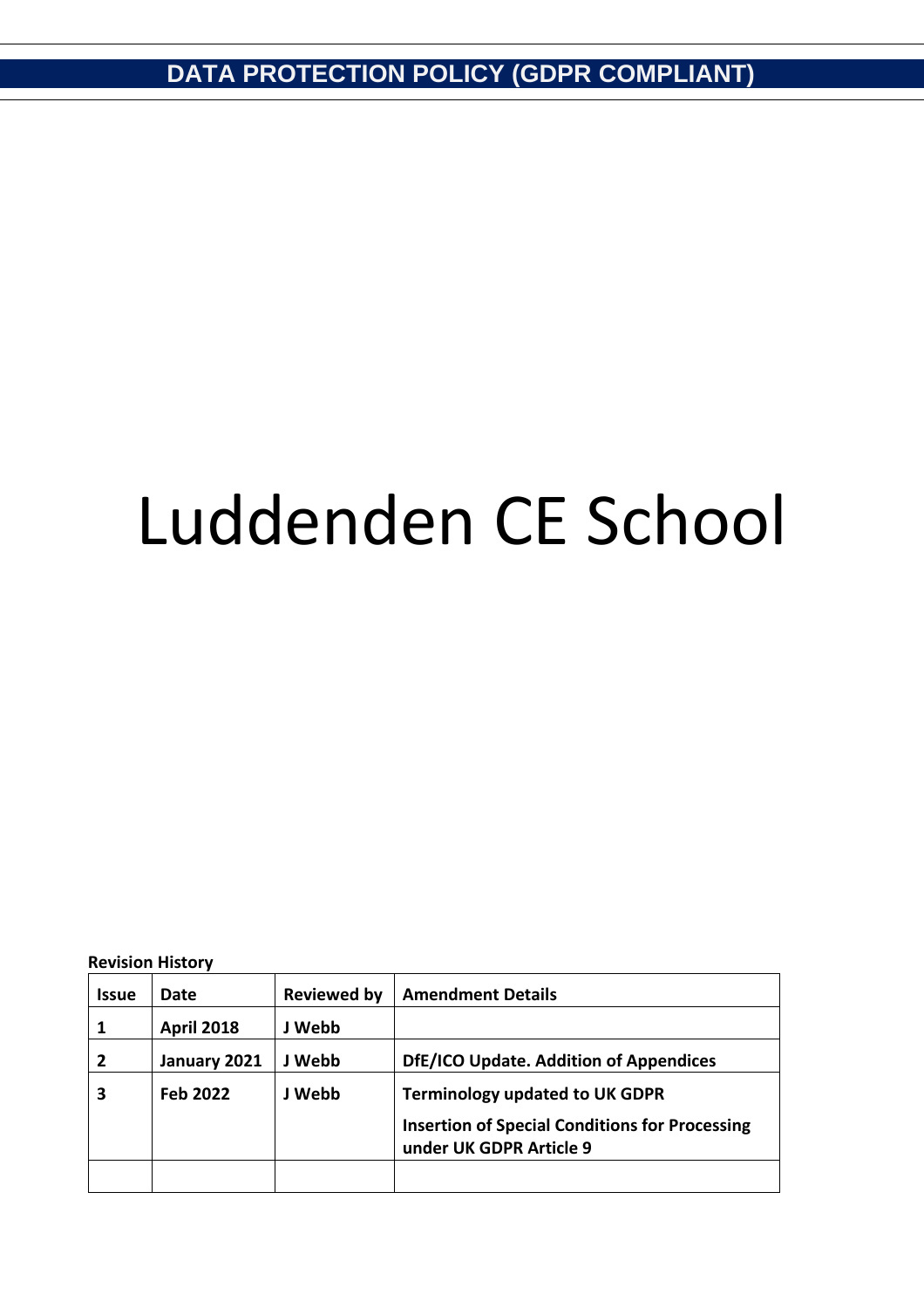# **Contents**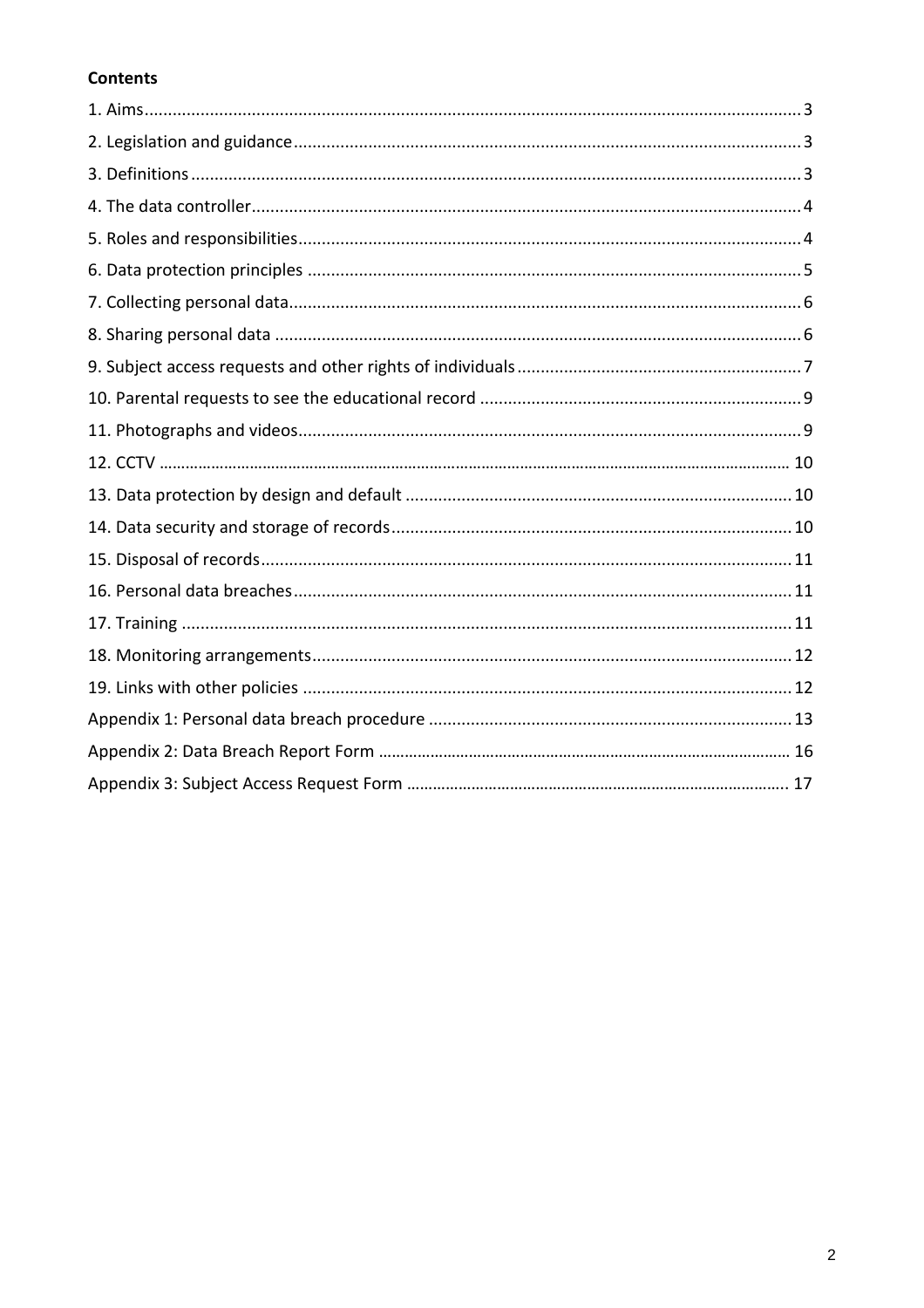#### **1. Aims**

Our school aims to ensure that all personal data collected about staff, pupils, parents, governors, visitors and other individuals is collected, stored and processed in accordance with the UK [General](http://data.consilium.europa.eu/doc/document/ST-5419-2016-INIT/en/pdf)  [Data Protection Regulation \(GDPR\)](http://data.consilium.europa.eu/doc/document/ST-5419-2016-INIT/en/pdf) and the expected provisions of the Data Protection Act 2018 (DPA 2018) as set out in the [Data Protection Bill.](https://publications.parliament.uk/pa/bills/cbill/2017-2019/0153/18153.pdf)

This policy applies to all personal data, regardless of whether it is in paper or electronic format.

#### **2. Legislation and guidance**

This policy meets the requirements of the GDPR and the expected provisions of the DPA 2018. It is based on guidance published by the Information Commissioner's Office (ICO) on the U[K GDPR](https://ico.org.uk/for-organisations/guide-to-the-general-data-protection-regulation-gdpr/individual-rights/right-to-be-informed/) and the ICO's [code of practice for subject access requests.](https://ico.org.uk/media/for-organisations/documents/2014223/subject-access-code-of-practice.pdf)

#### **3. Definitions**

| <b>Term</b>                         | <b>Definition</b>                                                                                                                               |
|-------------------------------------|-------------------------------------------------------------------------------------------------------------------------------------------------|
| <b>Personal data</b>                | Any information relating to an identified, or<br>identifiable, individual.                                                                      |
|                                     | This may include the individual's:                                                                                                              |
|                                     | Name (including initials)                                                                                                                       |
|                                     | Identification number                                                                                                                           |
|                                     | Location data                                                                                                                                   |
|                                     | Online identifier, such as a username                                                                                                           |
|                                     | It may also include factors specific to the<br>individual's physical, physiological, genetic,<br>mental, economic, cultural or social identity. |
| Special categories of personal data | Personal data which is more sensitive and so<br>needs more protection, including information<br>about an individual's:                          |
|                                     | Racial or ethnic origin                                                                                                                         |
|                                     | Political opinions                                                                                                                              |
|                                     | Religious or philosophical beliefs                                                                                                              |
|                                     | Trade union membership                                                                                                                          |
|                                     | Genetics                                                                                                                                        |
|                                     | Biometrics (such as fingerprints,<br>retina and iris patterns), where used<br>for identification purposes                                       |
|                                     | Health - physical or mental                                                                                                                     |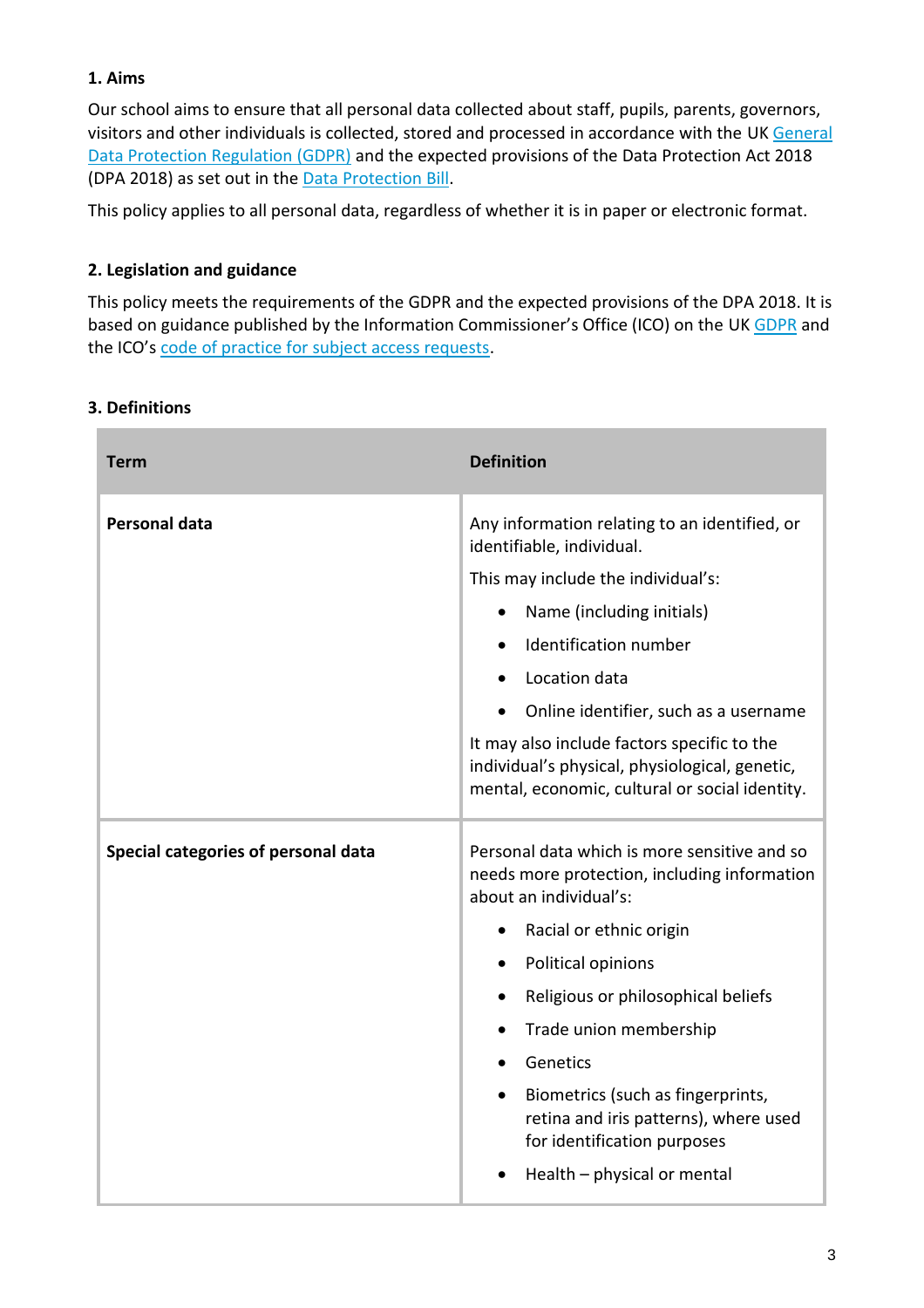|                      | Sex life or sexual orientation                                                                                                                                                                                                   |
|----------------------|----------------------------------------------------------------------------------------------------------------------------------------------------------------------------------------------------------------------------------|
| Processing           | Anything done to personal data, such as<br>collecting, recording, organising, structuring,<br>storing, adapting, altering, retrieving, using,<br>disseminating, erasing or destroying.<br>Processing can be automated or manual. |
| Data subject         | The identified or identifiable individual<br>whose personal data is held or processed.                                                                                                                                           |
| Data controller      | A person or organisation that determines the<br>purposes and the means of processing of<br>personal data.                                                                                                                        |
| Data processor       | A person or other body, other than an<br>employee of the data controller, who<br>processes personal data on behalf of the data<br>controller.                                                                                    |
| Personal data breach | A breach of security leading to the accidental<br>or unlawful destruction, loss, alteration,<br>unauthorised disclosure of, or access to<br>personal data.                                                                       |

#### **4. The data controller**

Our school processes personal data relating to parents, pupils, staff, governors, visitors and others, and therefore is a data controller.

Luddenden CE School is registered as a data controller with the ICO and will renew this registration annually or as otherwise legally required.

# **5. Roles and responsibilities**

This policy applies to **all staff** employed by our school, and to external organisations or individuals working on our behalf. Staff who do not comply with this policy may face disciplinary action.

#### **5.1 Governing board**

Luddenden CE School governing board has overall responsibility for ensuring that our school complies with all relevant data protection obligations.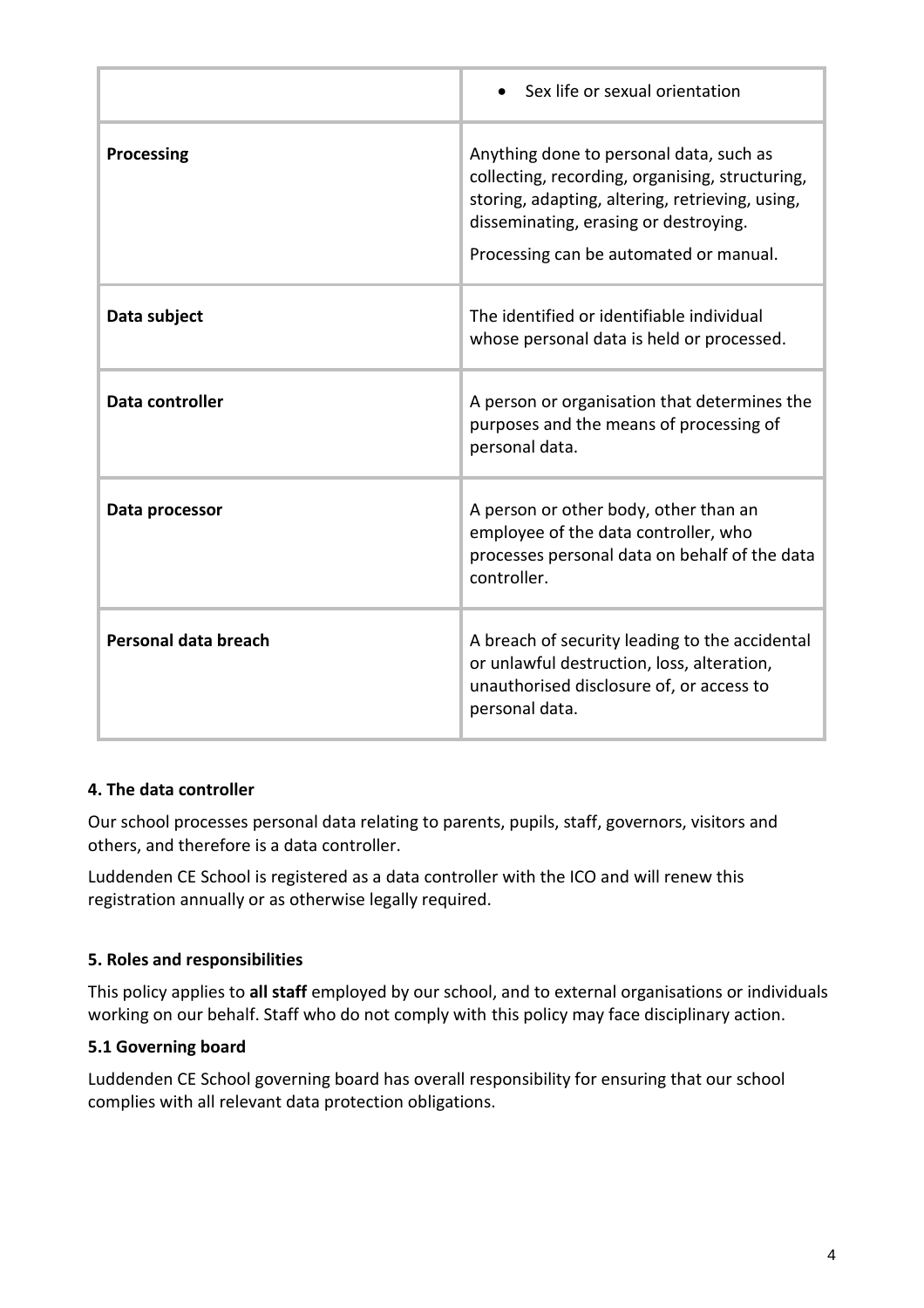#### **5.2 Data protection officer**

The data protection officer (DPO) is responsible for overseeing the implementation of this policy, monitoring our compliance with data protection law, and developing related policies and guidelines where applicable.

They will provide an annual report of their activities directly to the Luddenden CE School governing board and, where relevant, report to the board their advice and recommendations on school data protection issues.

The DPO is also the first point of contact for individuals whose data the school processes, and for the ICO.

Full details of the DPO's responsibilities are set out in the Service Level Agreement.

Our DPO is Janine Webb and is contactable via Scout Road Academy, Scout Road, Mytholmlroyd, Hebden Bridge, HX7 5JR (01422 883327)

#### **5.3 Headteacher**

The headteacher acts as the representative of the data controller on a day-to-day basis.

#### **5.4 All staff**

Staff are responsible for:

- Collecting, storing and processing any personal data in accordance with this policy
- Informing the school of any changes to their personal data, such as a change of address
- Contacting the DPO in the following circumstances:
	- $\circ$  With any questions about the operation of this policy, data protection law, retaining personal data or keeping personal data secure
	- $\circ$  If they have any concerns that this policy is not being followed
	- o If they are unsure whether or not they have a lawful basis to use personal data in a particular way
	- $\circ$  If they need to rely on or capture consent, draft a privacy notice, deal with data protection rights invoked by an individual, or transfer personal data outside the European Economic Area
	- o If there has been a data breach
	- $\circ$  Whenever they are engaging in a new activity that may affect the privacy rights of individuals
	- $\circ$  If they need help with any contracts or sharing personal data with third parties

#### **6. Data protection principles**

The UK GDPR is based on data protection principles that our school must comply with.

The principles say that personal data must be:

- Processed lawfully, fairly and in a transparent manner
- Collected for specified, explicit and legitimate purposes
- Adequate, relevant and limited to what is necessary to fulfil the purposes for which it is processed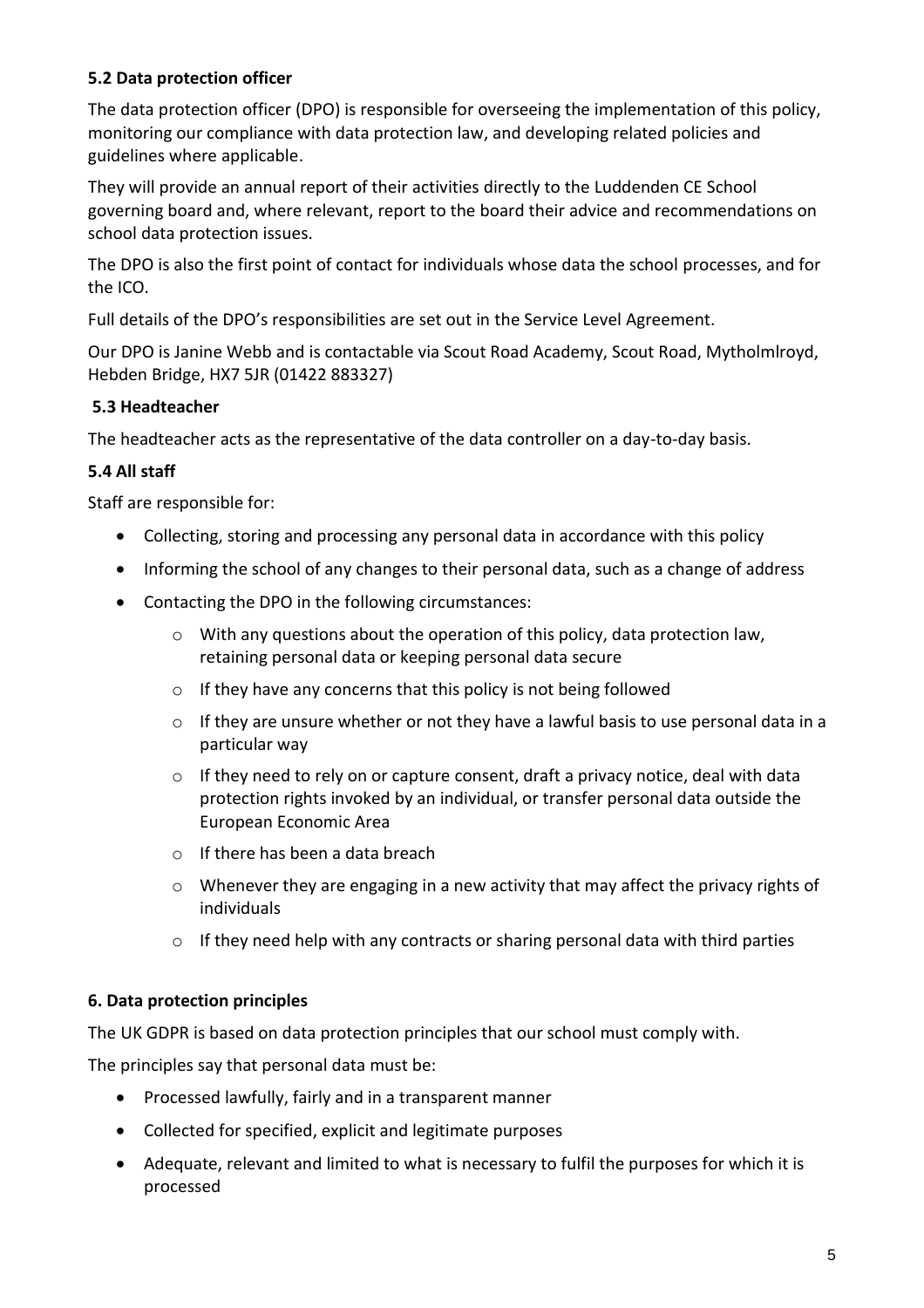- Accurate and, where necessary, kept up to date
- Kept for no longer than is necessary for the purposes for which it is processed
- Processed in a way that ensures it is appropriately secure

This policy sets out how the school aims to comply with these principles.

#### **7. Collecting personal data**

#### **7.1 Lawfulness, fairness and transparency**

We will only process personal data where we have one of 6 'lawful bases' (legal reasons) to do so under data protection law:

- The data needs to be processed so that the school can **fulfil a contract** with the individual, or the individual has asked the school to take specific steps before entering into a contract
- The data needs to be processed so that the school can **comply with a legal obligation**
- The data needs to be processed to ensure the **vital interests** of the individual e.g. to protect someone's life
- The data needs to be processed so that the school, as a public authority, can perform a task **in the public interest,** and carry out its official functions
- The data needs to be processed for the **legitimate interests** of the school or a third party (provided the individual's rights and freedoms are not overridden)
- The individual (or their parent/carer when appropriate in the case of a pupil) has freely given clear **consent**

For special categories of personal data, we will also meet one of the special category conditions for processing which are set out in the UK GDPR Article 9 and Data Protection Act 2018.

If we offer online services to pupils, such as classroom apps, and we intend to rely on consent as a basis for processing, we will get parental consent (except for online counselling and preventive services).

#### **7.2 Limitation, minimisation and accuracy**

We will only collect personal data for specified, explicit and legitimate reasons. We will explain these reasons to the individuals when we first collect their data.

If we want to use personal data for reasons other than those given when we first obtained it, we will inform the individuals concerned before we do so, and seek consent where necessary.

Staff must only process personal data where it is necessary in order to do their jobs.

When staff no longer need the personal data they hold, they must ensure it is deleted or anonymised. This will be done in accordance with the school's record retention schedule/records management policy.

#### **8. Sharing personal data**

We will not normally share personal data with anyone else, but may do so where:

• There is an issue with a pupil or parent/carer that puts the safety of our staff at risk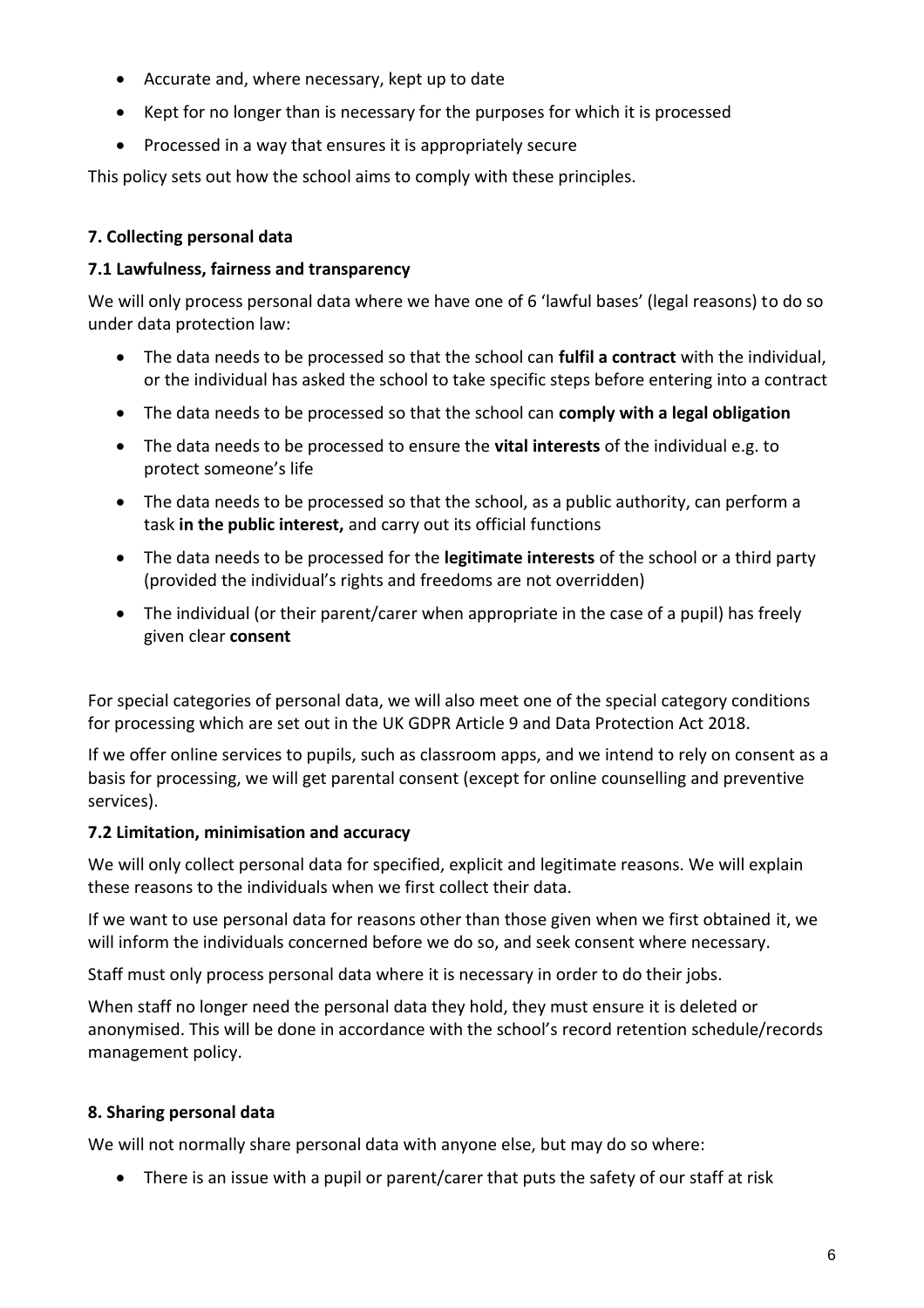- We need to liaise with other agencies we will seek consent as necessary before doing this
- Our suppliers or contractors need data to enable us to provide services to our staff and pupils – for example, IT companies. When doing this, we will:
	- $\circ$  Only appoint suppliers or contractors which can provide sufficient guarantees that they comply with data protection law
	- $\circ$  Establish a data sharing agreement with the supplier or contractor, either in the contract or as a standalone agreement, to ensure the fair and lawful processing of any personal data we share
	- $\circ$  Only share data that the supplier or contractor needs to carry out their service, and information necessary to keep them safe while working with us

We will also share personal data with law enforcement and government bodies where we are legally required to do so, including for:

- The prevention or detection of crime and/or fraud
- The apprehension or prosecution of offenders
- The assessment or collection of tax owed to HMRC
- In connection with legal proceedings
- Where the disclosure is required to satisfy our safeguarding obligations
- Research and statistical purposes, as long as personal data is sufficiently anonymised or consent has been provided

We may also share personal data with emergency services and local authorities to help them to respond to an emergency situation that affects any of our pupils or staff.

Where we transfer personal data to a country or territory outside the European Economic Area, we will do so in accordance with data protection law.

#### **9. Subject access requests and other rights of individuals**

#### **9.1 Subject access requests**

Individuals have a right to make a 'subject access request' to gain access to personal information that the school holds about them. This includes:

- Confirmation that their personal data is being processed
- Access to a copy of the data
- The purposes of the data processing
- The categories of personal data concerned
- Who the data has been, or will be, shared with
- How long the data will be stored for, or if this isn't possible, the criteria used to determine this period
- The source of the data, if not the individual
- Whether any automated decision-making is being applied to their data, and what the significance and consequences of this might be for the individual

Subject access requests can be made verbally or writing, either by letter, email or fax to the DPO.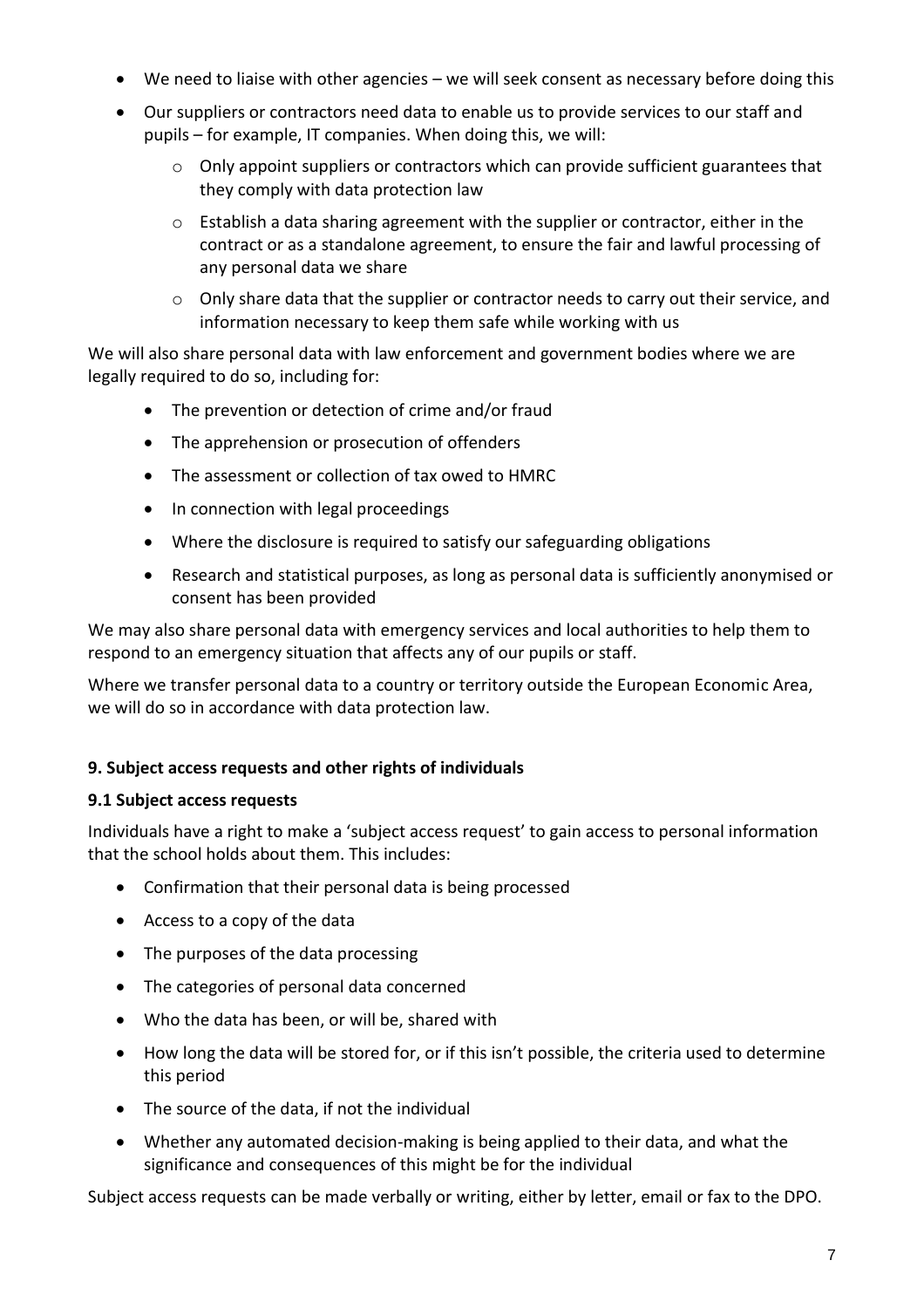They should include:

- Name of individual
- Correspondence address
- Contact number and email address
- Details of the information requested

If staff receive a subject access request they must immediately forward it to the DPO.

# **9.2 Children and subject access requests**

Personal data about a child belongs to that child, and not the child's parents or carers. For a parent or carer to make a subject access request with respect to their child, the child must either be unable to understand their rights and the implications of a subject access request, or have given their consent.

Children below the age of 12 are generally not regarded to be mature enough to understand their rights and the implications of a subject access request. Therefore, most subject access requests from parents or carers of pupils at our school may be granted without the express permission of the pupil. This is not a rule and a pupil's ability to understand their rights will always be judged on a case-by-case basis.

# **9.3 Responding to subject access requests**

When responding to requests, we:

- May ask the individual to provide 2 forms of identification
- May contact the individual via phone to confirm the request was made
- Will respond without delay and within 1 month of receipt of the request
- Will provide the information free of charge
- May tell the individual we will comply within 3 months of receipt of the request, where a request is complex or numerous. We will inform the individual of this within 1 month, and explain why the extension is necessary

We will not disclose information if it:

- Might cause serious harm to the physical or mental health of the pupil or another individual
- Would reveal that the child is at risk of abuse, where the disclosure of that information would not be in the child's best interests
- Is contained in adoption or parental order records
- Is given to a court in proceedings concerning the child

If the request is unfounded or excessive, we may refuse to act on it, or charge a reasonable fee which takes into account administrative costs.

A request will be deemed to be unfounded or excessive if it is repetitive, or asks for further copies of the same information.

When we refuse a request, we will tell the individual why, and tell them they have the right to complain to the ICO.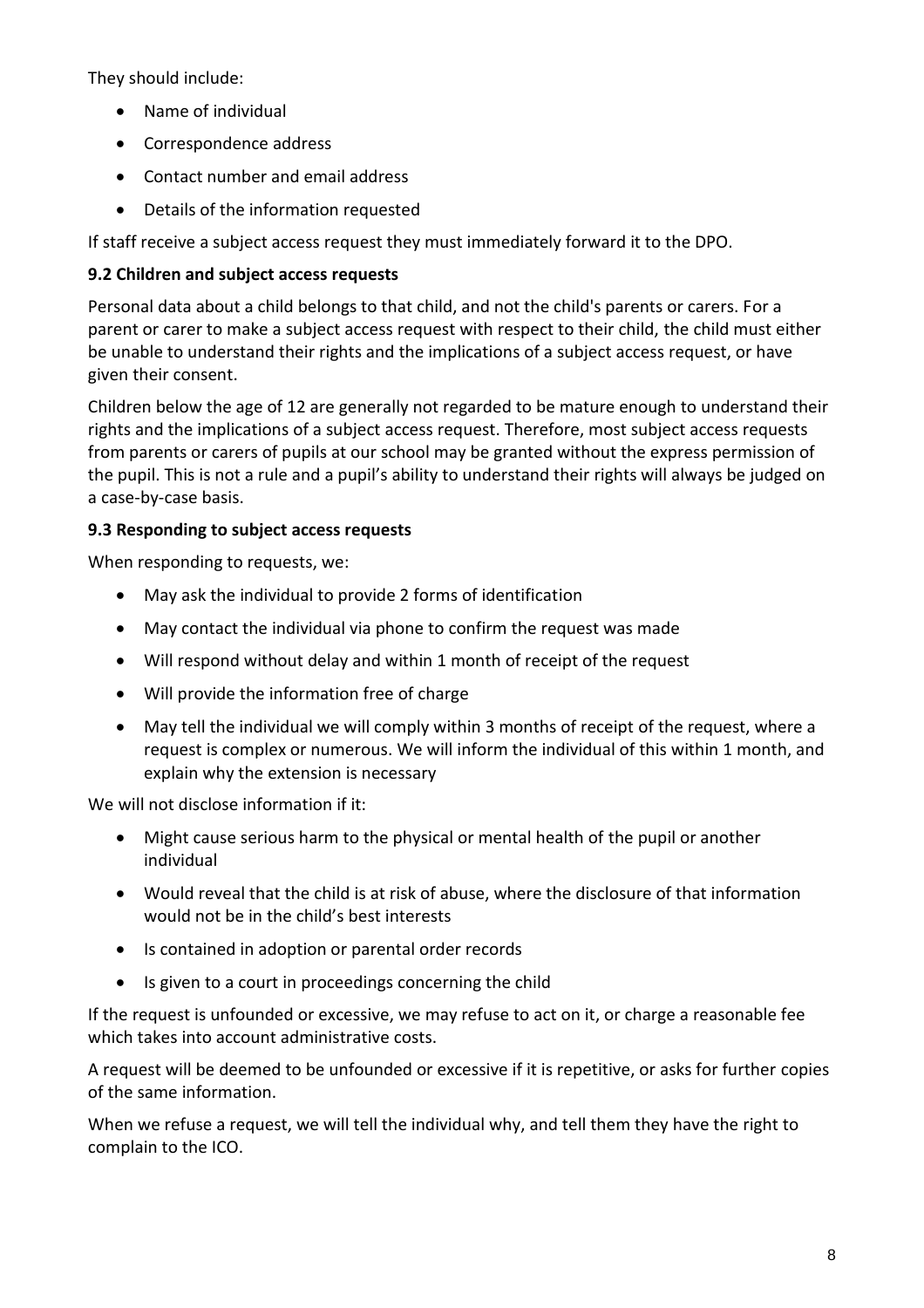#### **9.4 Other data protection rights of the individual**

In addition to the right to make a subject access request (see above), and to receive information when we are collecting their data about how we use and process it (see section 7), individuals also have the right to:

- Withdraw their consent to processing at any time
- Ask us to rectify, erase or restrict processing of their personal data, or object to the processing of it (in certain circumstances)
- Prevent use of their personal data for direct marketing
- Challenge processing which has been justified on the basis of public interest
- Request a copy of agreements under which their personal data is transferred outside of the European Economic Area
- Object to decisions based solely on automated decision making or profiling (decisions taken with no human involvement, that might negatively affect them)
- Prevent processing that is likely to cause damage or distress
- Be notified of a data breach in certain circumstances
- Make a complaint to the ICO
- Ask for their personal data to be transferred to a third party in a structured, commonly used and machine-readable format (in certain circumstances)

Individuals should submit any request to exercise these rights to the DPO. If staff receive such a request, they must immediately forward it to the DPO.

#### **10. Parental requests to see the educational record**

Parents, or those with parental responsibility, can access their child's educational record (which includes most information about a pupil) within 15 school days of receipt of a written request.

#### **11. Photographs and videos**

As part of our school activities, we may take photographs and record images of individuals within our school.

We will obtain written consent from parents/carers for photographs and videos to be taken of their child for communication, marketing and promotional materials. We will clearly explain how the photograph and/or video will be used to both the parent/carer and pupil.

Uses may include:

- Within school on notice boards and in school magazines, brochures, newsletters, etc.
- Outside of school by external agencies such as the school photographer, newspapers, campaigns
- Online on our school website or social media pages

Consent can be refused or withdrawn at any time. If consent is withdrawn, we will delete the photograph or video and not distribute it further.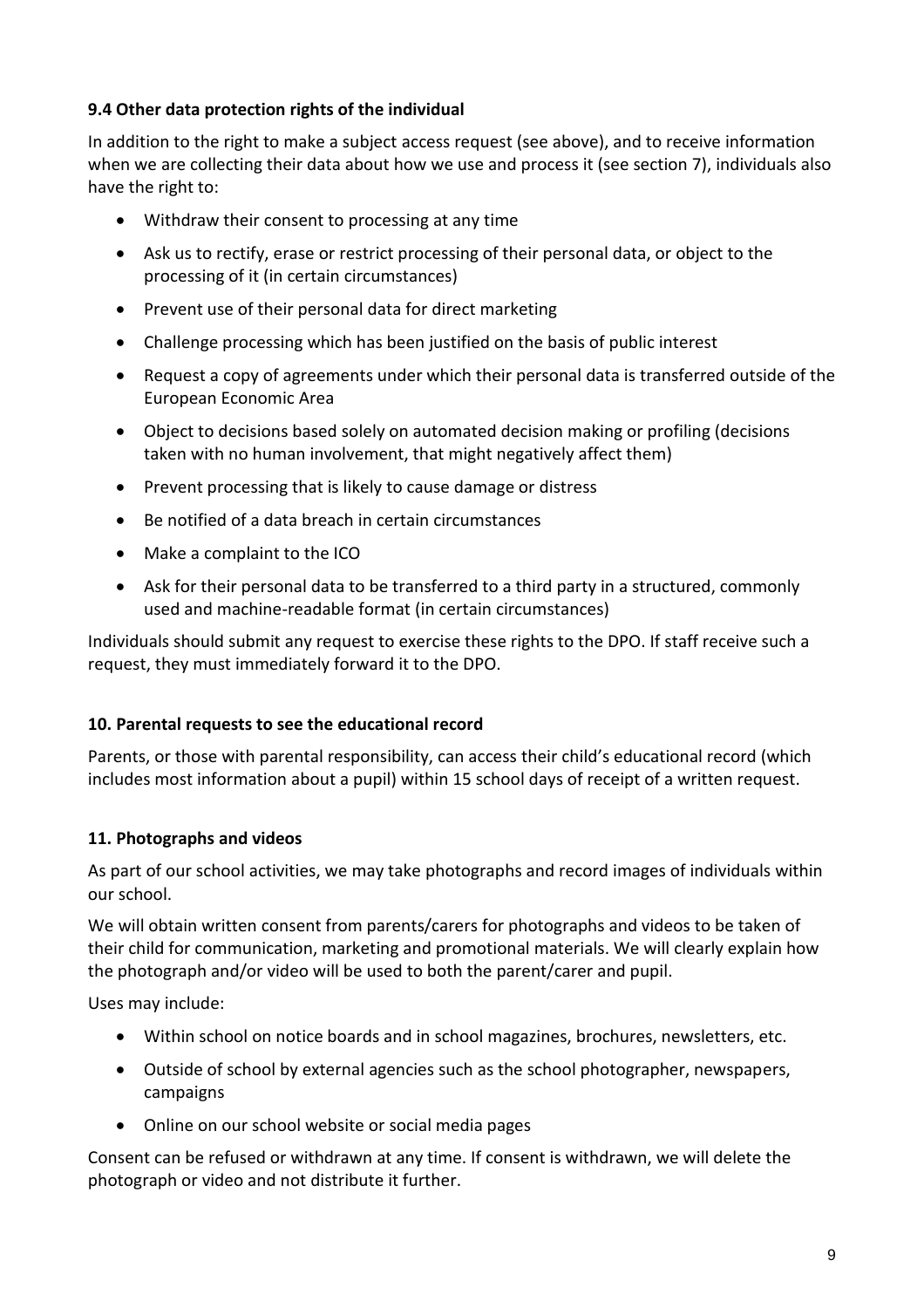When using photographs and videos in this way we will not accompany them with any other personal information about the child, to ensure they cannot be identified.

# **12. CCTV**

We use CCTV in various locations around the school site to ensure it remains safe. We will adhere to the ICO's [code of practice](https://ico.org.uk/media/for-organisations/documents/1542/cctv-code-of-practice.pdf) for the use of CCTV.

We do not need to ask individuals' permission to use CCTV, but we make it clear where individuals are being recorded. Security cameras are clearly visible and accompanied by prominent signs explaining that CCTV is in use.

Any enquiries about the CCTV system should be directed to the school office.

#### **13. Data protection by design and default**

We will put measures in place to show that we have integrated data protection into all of our data processing activities, including:

- Appointing a suitably qualified DPO, and ensuring they have the necessary resources to fulfil their duties and maintain their expert knowledge
- Only processing personal data that is necessary for each specific purpose of processing, and always in line with the data protection principles set out in relevant data protection law (see section 6)
- Completing privacy impact assessments where the school's processing of personal data presents a high risk to rights and freedoms of individuals, and when introducing new technologies (the DPO will advise on this process)
- Integrating data protection into internal documents including this policy, any related policies and privacy notices
- Regularly training members of staff on data protection law, this policy, any related policies and any other data protection matters; we will also keep a record of attendance
- Regularly conducting reviews and audits to test our privacy measures and make sure we are compliant
- Maintaining records of our processing activities, including:
	- $\circ$  For the benefit of data subjects, making available the name and contact details of our school and DPO and all information we are required to share about how we use and process their personal data (via our privacy notices)
	- $\circ$  For all personal data that we hold, maintaining an internal record of the type of data, data subject, how and why we are using the data, any third-party recipients, how and why we are storing the data, retention periods and how we are keeping the data secure

#### **14. Data security and storage of records**

We will protect personal data and keep it safe from unauthorised or unlawful access, alteration, processing or disclosure, and against accidental or unlawful loss, destruction or damage.

In particular: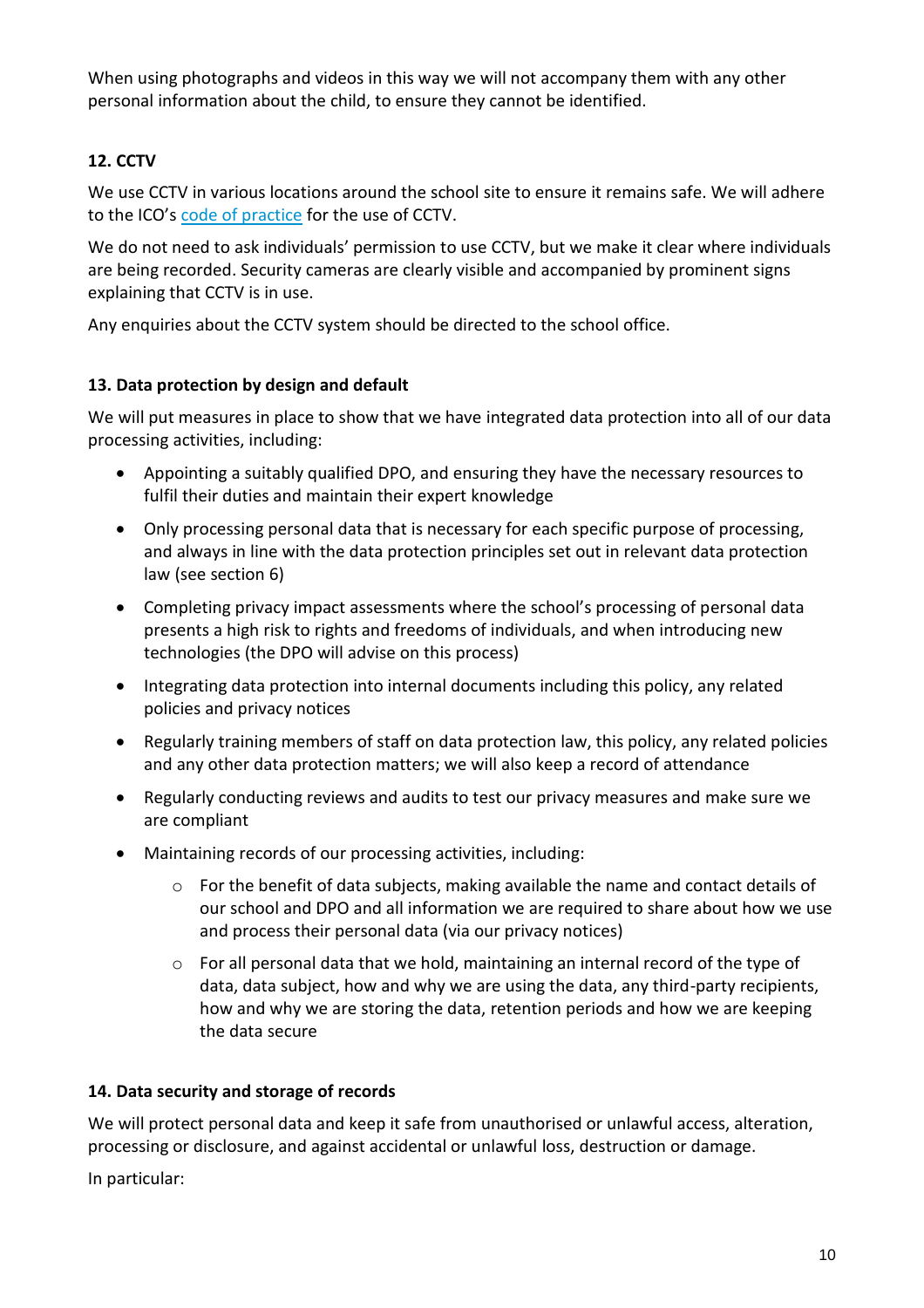- Paper-based records and portable electronic devices, such as laptops and hard drives that contain personal data are kept under lock and key when not in use
- Papers containing confidential personal data must not be left on office and classroom desks, on staffroom tables, pinned to notice/display boards, or left anywhere else where there is general access
- Where personal information needs to be taken off site, staff must sign it in and out from the school office
- Passwords that are at least 8 characters long containing letters and numbers are used to access school computers, laptops and other electronic devices. Staff and pupils are reminded to change their passwords at regular intervals
- Encryption software is used to protect all portable devices and removable media, such as laptops and USB devices
- Staff, pupils or governors who store personal information on their personal devices are expected to follow the same security procedures as for school-owned equipment.
- Where we need to share personal data with a third party, we carry out due diligence and take reasonable steps to ensure it is stored securely and adequately protected (see section 8)

# **15. Disposal of records**

Personal data that is no longer needed will be disposed of securely. Personal data that has become inaccurate or out of date will also be disposed of securely, where we cannot or do not need to rectify or update it.

For example, we will shred or incinerate paper-based records, and overwrite or delete electronic files. We may also use a third party to safely dispose of records on the school's behalf. If we do so, we will require the third party to provide sufficient guarantees that it complies with data protection law.

# **16. Personal data breaches**

The school will make all reasonable endeavours to ensure that there are no personal data breaches.

In the unlikely event of a suspected data breach, we will follow the procedure set out in appendix 1.

When appropriate, we will report the data breach to the ICO within 72 hours. Such breaches in a school context may include, but are not limited to:

- A non-anonymised dataset being published on the school website which shows the exam results of pupils eligible for the pupil premium
- Safeguarding information being made available to an unauthorised person
- The theft of a school laptop containing non-encrypted personal data about pupils

# **17. Training**

All staff and governors are provided with data protection training as part of their induction process.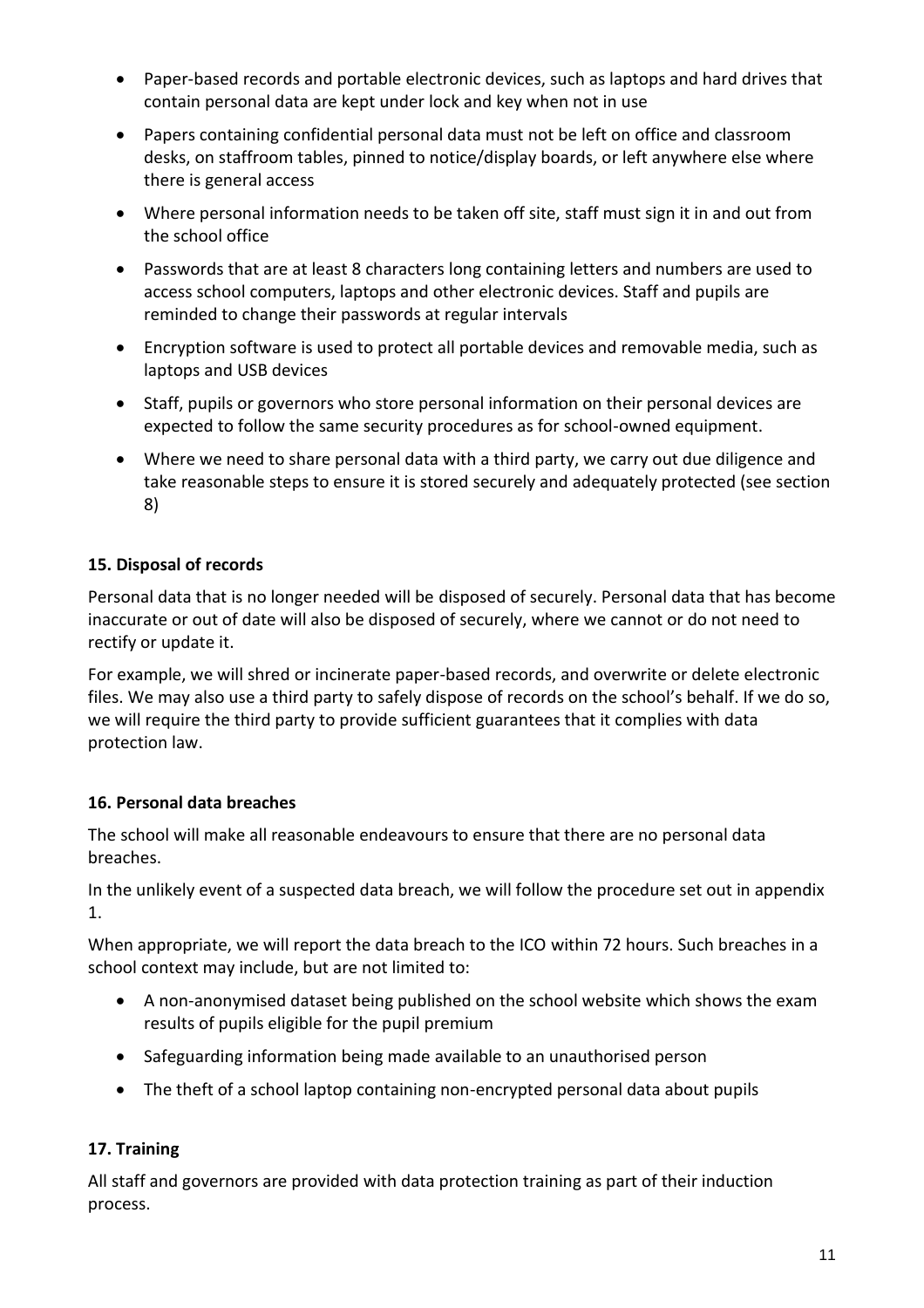Data protection will also form part of continuing professional development, where changes to legislation, guidance or the school's processes make it necessary.

#### **18. Monitoring arrangements**

The DPO is responsible for monitoring and reviewing this policy.

This policy will be reviewed and updated if necessary when the Data Protection Bill receives royal assent and becomes law (as the Data Protection Act 2018) – if any changes are made to the bill that affect our school's practice. Otherwise, or from then on, this policy will be reviewed **every 2 years** and shared with the full governing board.

#### **19. Links with other policies**

This data protection policy is linked to our:

- Freedom of information publication scheme
- ICT Security Policy
- Records Management Policy/Records Retention Schedule
- CCTV Policy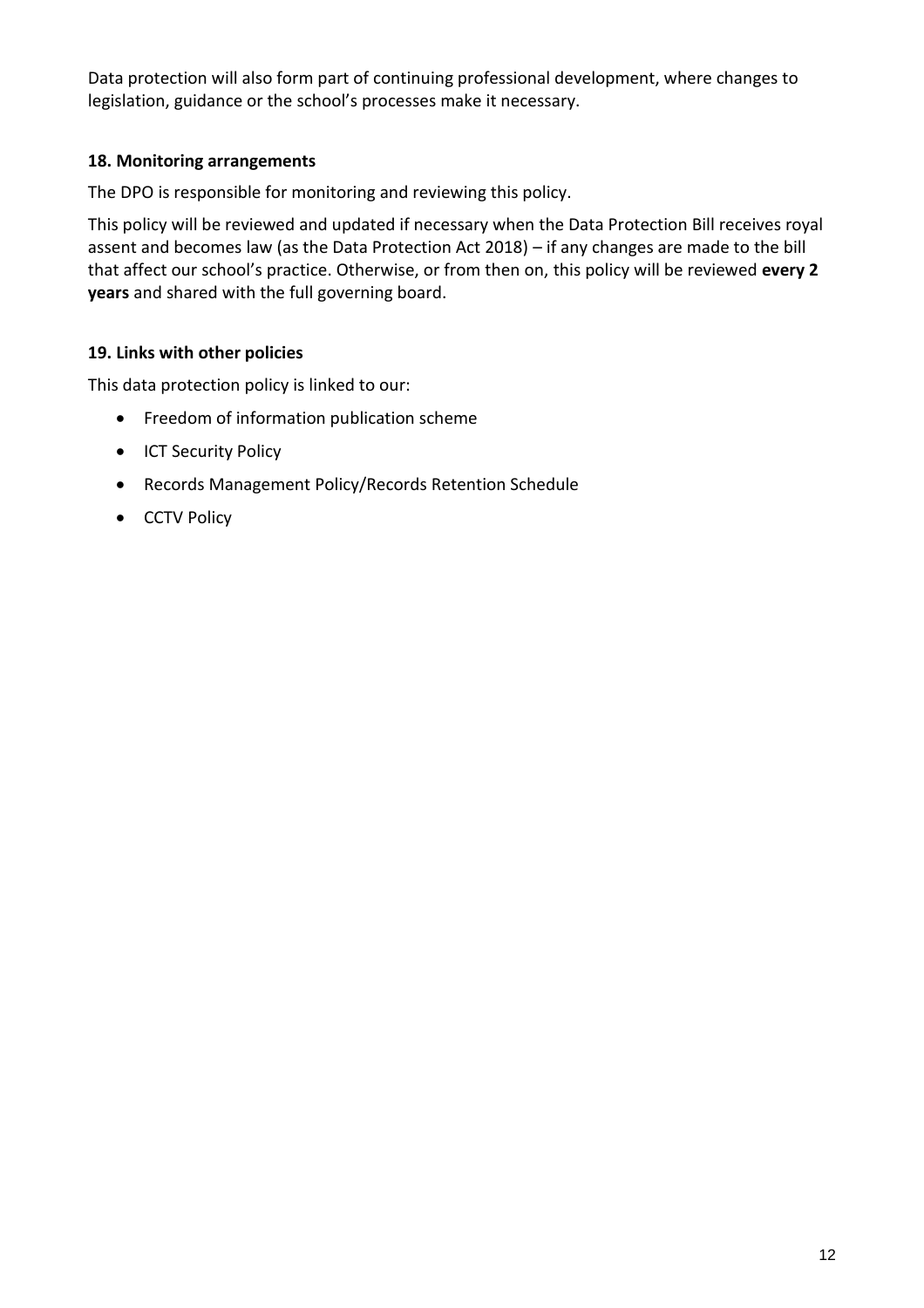#### **Appendix 1: Personal data breach procedure**

This procedure is based on [guidance on personal data breaches](https://ico.org.uk/for-organisations/guide-to-the-general-data-protection-regulation-gdpr/personal-data-breaches/) produced by the ICO.

- On finding or causing a breach, or potential breach, the staff member or data processor must immediately notify the DPO
- The DPO will investigate the report, and determine whether a breach has occurred. To decide, the DPO will consider whether personal data has been accidentally or unlawfully:
	- o Lost
	- o Stolen
	- o Destroyed
	- o Altered
	- o Disclosed or made available where it should not have been
	- o Made available to unauthorised people
- The DPO will alert the headteacher and the chair of governors
- The DPO will make all reasonable efforts to contain and minimise the impact of the breach, assisted by relevant staff members or data processors where necessary. (Actions relevant to specific data types are set out at the end of this procedure)
- The DPO will assess the potential consequences, based on how serious they are, and how likely they are to happen
- The DPO will work out whether the breach must be reported to the ICO. This must be judged on a case-by-case basis. To decide, the DPO will consider whether the breach is likely to negatively affect people's rights and freedoms, and cause them any physical, material or non-material damage (e.g. emotional distress), including through:
	- o Loss of control over their data
	- o Discrimination
	- o Identify theft or fraud
	- o Financial loss
	- o Unauthorised reversal of pseudonymisation (for example, key-coding)
	- o Damage to reputation
	- o Loss of confidentiality
	- $\circ$  Any other significant economic or social disadvantage to the individual(s) concerned

If it's likely that there will be a risk to people's rights and freedoms, the DPO must notify the ICO.

- The DPO will document the decision (either way), in case it is challenged at a later date by the ICO or an individual affected by the breach. Documented decisions are stored within the school office.
- Where the ICO must be notified, the DPO will do this via the 'report a breach' page of the [ICO website](https://ico.org.uk/for-organisations/report-a-breach/) within 72 hours. As required, the DPO will set out:
	- o A description of the nature of the personal data breach including, where possible: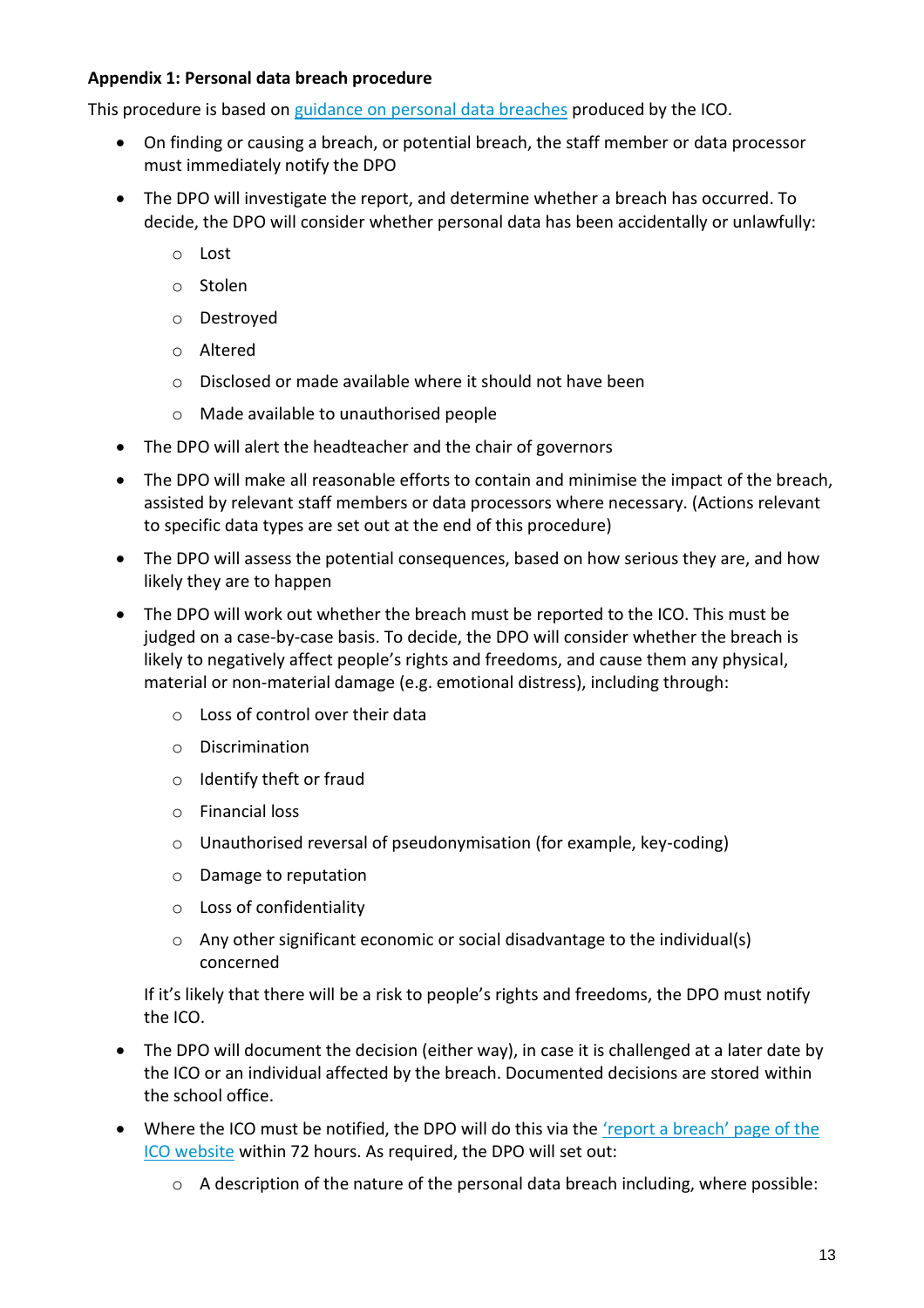- The categories and approximate number of individuals concerned
- The categories and approximate number of personal data records concerned
- o The name and contact details of the DPO
- o A description of the likely consequences of the personal data breach
- o A description of the measures that have been, or will be taken, to deal with the breach and mitigate any possible adverse effects on the individual(s) concerned
- If all the above details are not yet known, the DPO will report as much as they can within 72 hours. The report will explain that there is a delay, the reasons why, and when the DPO expects to have further information. The DPO will submit the remaining information as soon as possible
- The DPO will also assess the risk to individuals, again based on the severity and likelihood of potential or actual impact. If the risk is high, the DPO will promptly inform, in writing, all individuals whose personal data has been breached. This notification will set out:
	- o The name and contact details of the DPO
	- o A description of the likely consequences of the personal data breach
	- $\circ$  A description of the measures that have been, or will be, taken to deal with the data breach and mitigate any possible adverse effects on the individual(s) concerned
- The DPO will notify any relevant third parties who can help mitigate the loss to individuals – for example, the police, insurers, banks or credit card companies
- The DPO will document each breach, irrespective of whether it is reported to the ICO. For each breach, this record will include the:
	- o Facts and cause
	- o Effects
	- o Action taken to contain it and ensure it does not happen again (such as establishing more robust processes or providing further training for individuals)

Records of all breaches will be stored within the school

The DPO and headteacher will meet to review what happened and how it can be stopped from happening again. This meeting will happen as soon as reasonably possible

#### **Actions to minimise the impact of data breaches**

We will take the actions set out below to mitigate the impact of different types of data breach, focusing especially on breaches involving particularly risky or sensitive information. We will review the effectiveness of these actions and amend them as necessary after any data breach.

#### **Sensitive information being disclosed via email (including safeguarding records)**

- If special category data (sensitive information) is accidentally made available via email to unauthorised individuals, the sender must attempt to recall the email as soon as they become aware of the error
- Members of staff who receive personal data sent in error must alert the sender and the DPO as soon as they become aware of the error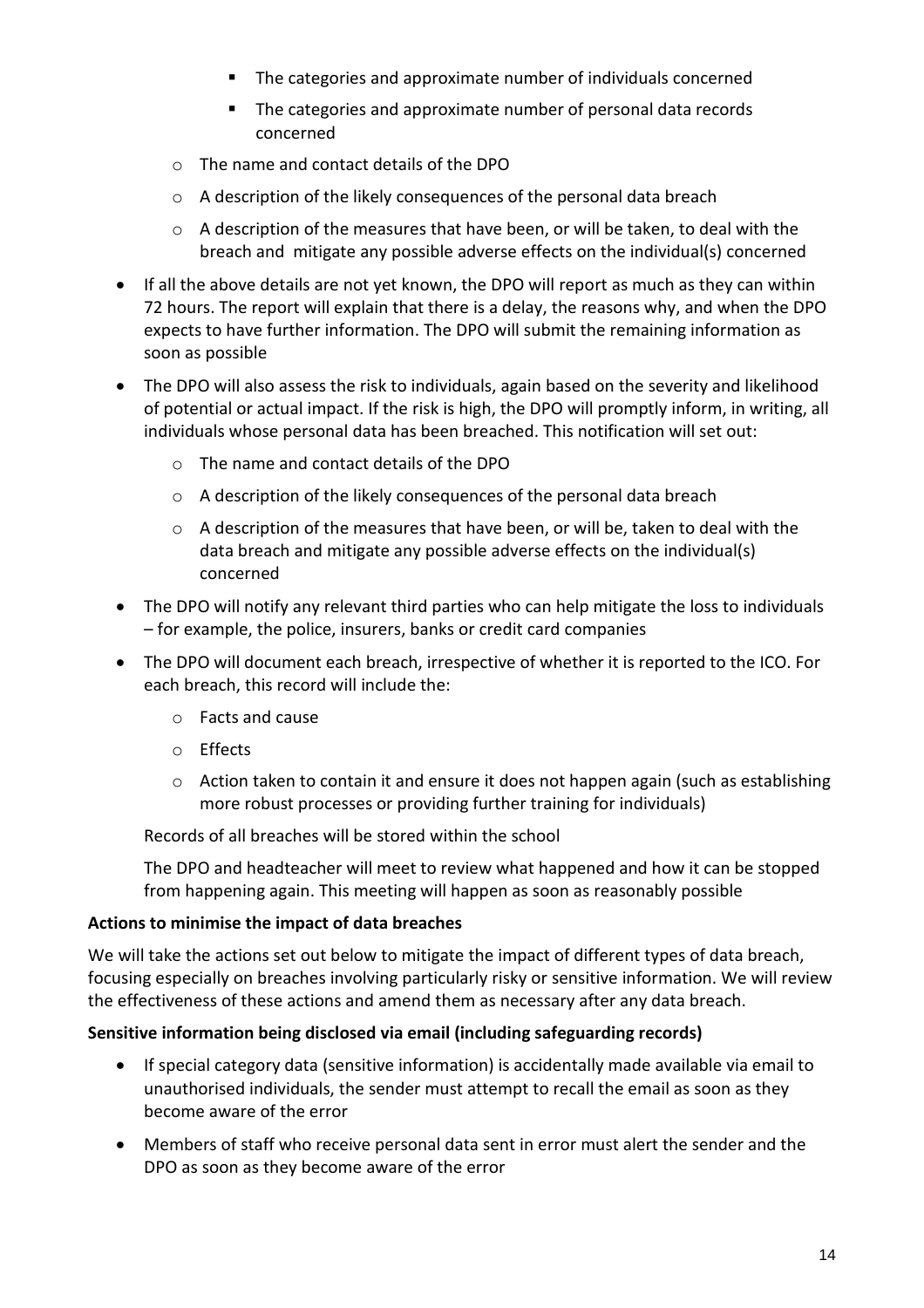- If the sender is unavailable or cannot recall the email for any reason, the DPO will ask the ICT department to recall it
- In any cases where the recall is unsuccessful, the DPO will contact the relevant unauthorised individuals who received the email, explain that the information was sent in error, and request that those individuals delete the information and do not share, publish, save or replicate it in any way
- The DPO will ensure we receive a written response from all the individuals who received the data, confirming that they have complied with this request
- The DPO will carry out an internet search to check that the information has not been made public; if it has, we will contact the publisher/website owner or administrator to request that the information is removed from their website and deleted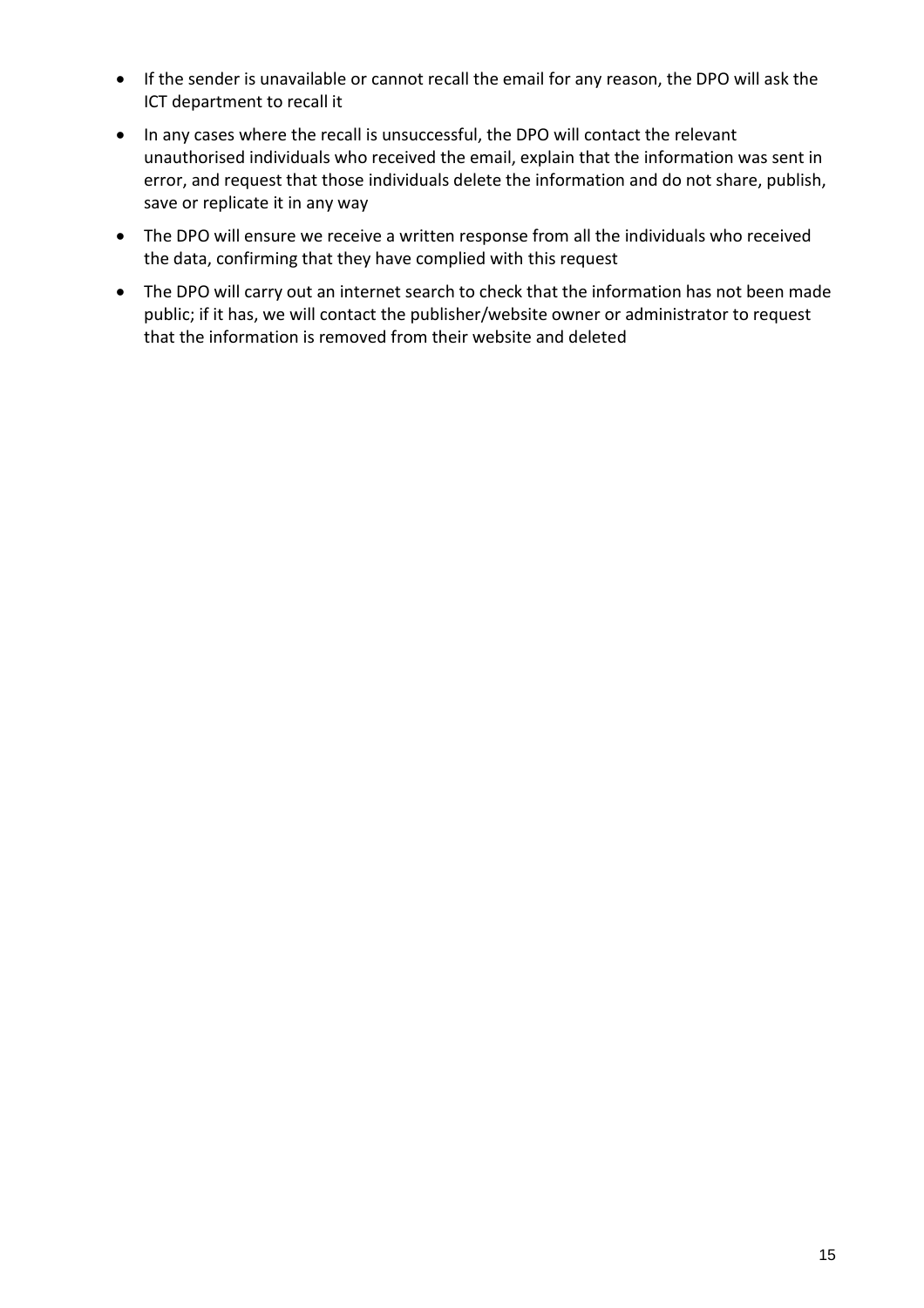# **Data Breach Report Form**

This form should be completed as soon as a data breach has been discovered. Please complete sections 1 -7 with as much information as possible and pass the form on to the School Business Manager or Headteacher immediately. The breach will be recorded on the School's Breach Register and the DPO informed so that an investigation can be carried out if required.

|                  | Report by:                                                             |  |
|------------------|------------------------------------------------------------------------|--|
|                  | Date                                                                   |  |
| $\mathbf{1}$     | Nature of breach e.g.<br>theft/disclosed in<br>error/technical problem |  |
| 2                | How did the breach<br>occur?                                           |  |
| 3                | When was the breach<br>reported and how did you<br>become aware?       |  |
| $\overline{4}$   | Full description of all<br>personal data involved                      |  |
| 5                | Number of individuals<br>affected?<br>Have individuals affected        |  |
| 6                | been informed<br>What immediate action<br>was taken:                   |  |
| $\overline{7}$   | Has the data been<br>retrieved or deleted? If<br>yes - date and time:  |  |
| 8                | Any Procedure changes<br>needed to reduce risks of<br>future data loss |  |
| $\boldsymbol{9}$ | Final conclusion and outcome                                           |  |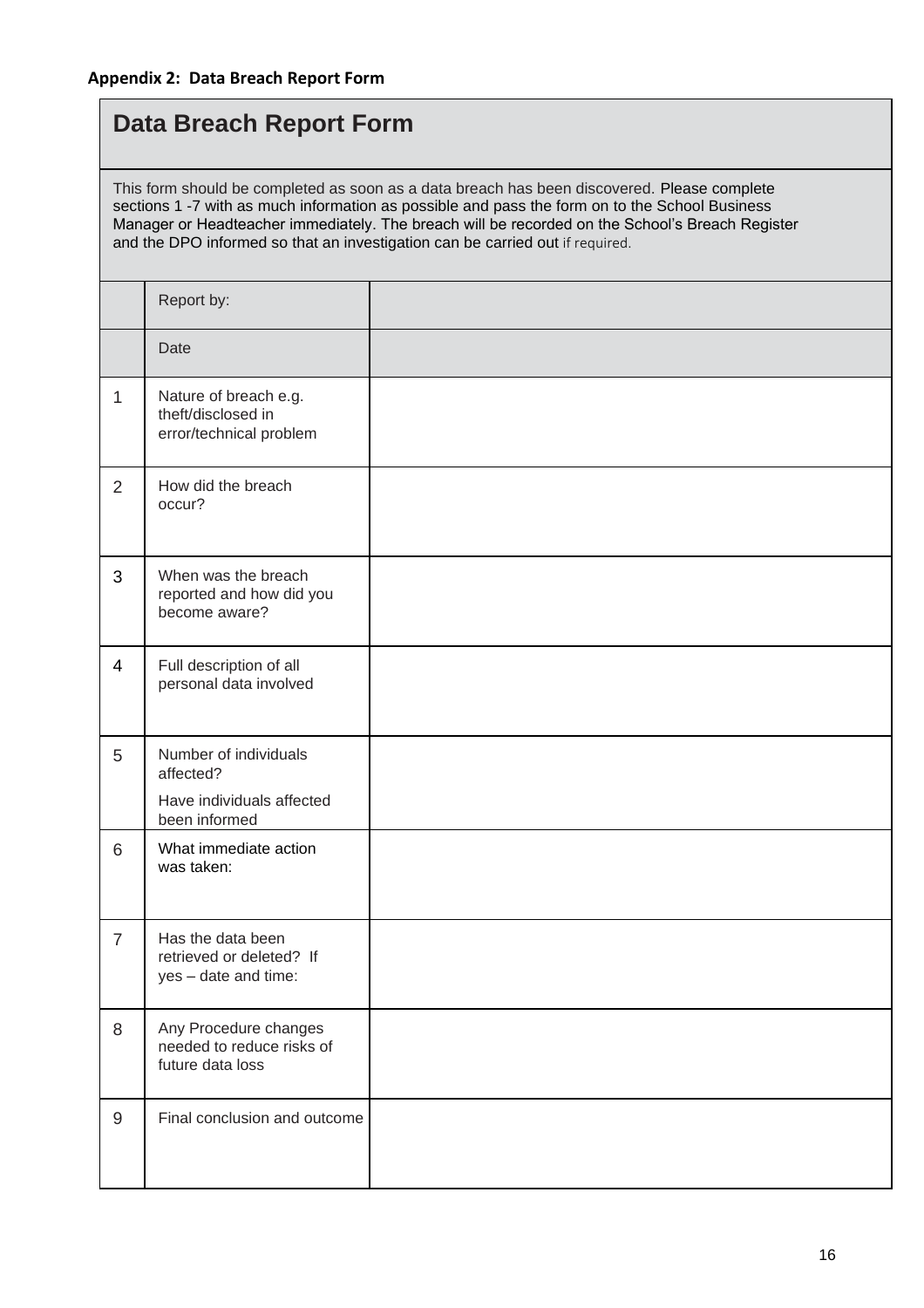#### **Appendix 3: Subject Access Request Form**

# **1. \*YOUR DETAILS (**BLOCK CAPITALS PLEASE)

| Surname:                  | First names:                             |  |
|---------------------------|------------------------------------------|--|
| Title:                    | Any other names used (e.g. maiden name): |  |
| Date of birth:            |                                          |  |
| <b>Current address:</b>   | Previous address:                        |  |
| Postcode:                 | Postcode:                                |  |
| Daytime telephone number: |                                          |  |
| Email address:            |                                          |  |

**\***You will be asked to provide proof of your identity and address. Please see the Guidance Notes attached.

# **2. WHOSE INFORMATION ARE YOU REQUESTING? (Please tick relevant box)**

- **My own**
- **Someone else's**
- **Both my own and someone else's**

#### **3. \*IF YOU ARE REQUESTING SOMEONE ELSE'S INFORMATION, TO WHOM DOES IT RELATE?**

#### **(Please provide their details)**

| Surname:                  | First names:                             |  |
|---------------------------|------------------------------------------|--|
| Title:                    | Any other names used (e.g. maiden name): |  |
| Date of birth:            |                                          |  |
| Current address:          | Previous address:                        |  |
|                           |                                          |  |
| Postcode:                 | Postcode:                                |  |
| Daytime telephone number: |                                          |  |
| Email address:            |                                          |  |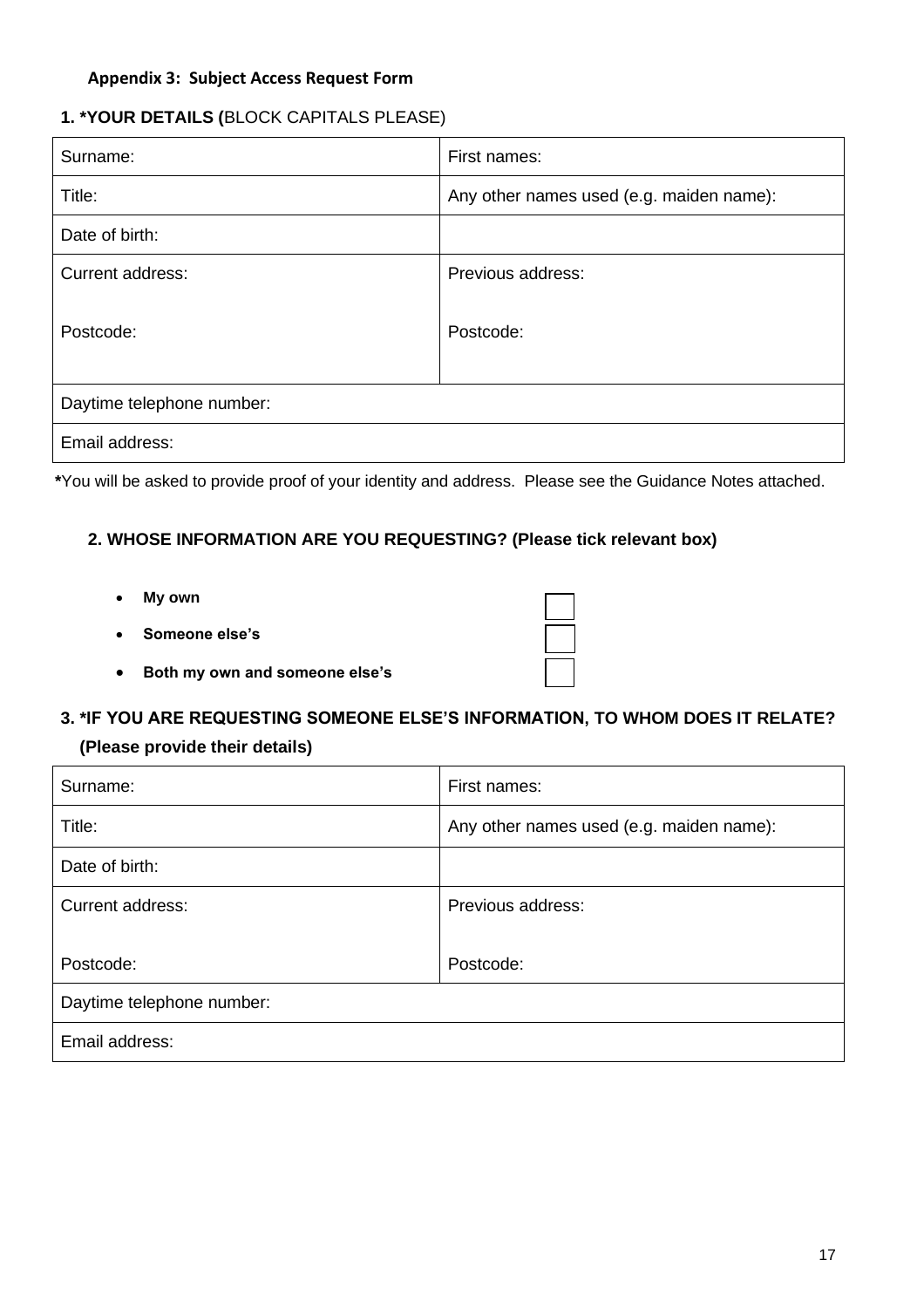**Your relationship to this person (please tick the relevant box)**

- Mother
- Father
- Carer
- Other (please explain below)

**\***You will be asked to provide proof of entitlement to request information on someone else's behalf.

Please see the Guidance Notes attached.

# **4. DETAILS OF THE INFORMATION YOU ARE REQUESTING:**

**Please describe the type of information you want to see:**

**Which people do you think hold the information you are requesting:**

# **5. PROOF OF IDENTIFICATION AND ENTITLEMENT**

Documents provided as proof of identity (please see the Guidance Notes):

- Passport or photo ID driving licence
- Birth certificate
- Bank statement
- Recent utility bill (original, less than 3 months old)
- Change of name documents (original)

| Date:<br>Signature of applicant: |  |
|----------------------------------|--|
|----------------------------------|--|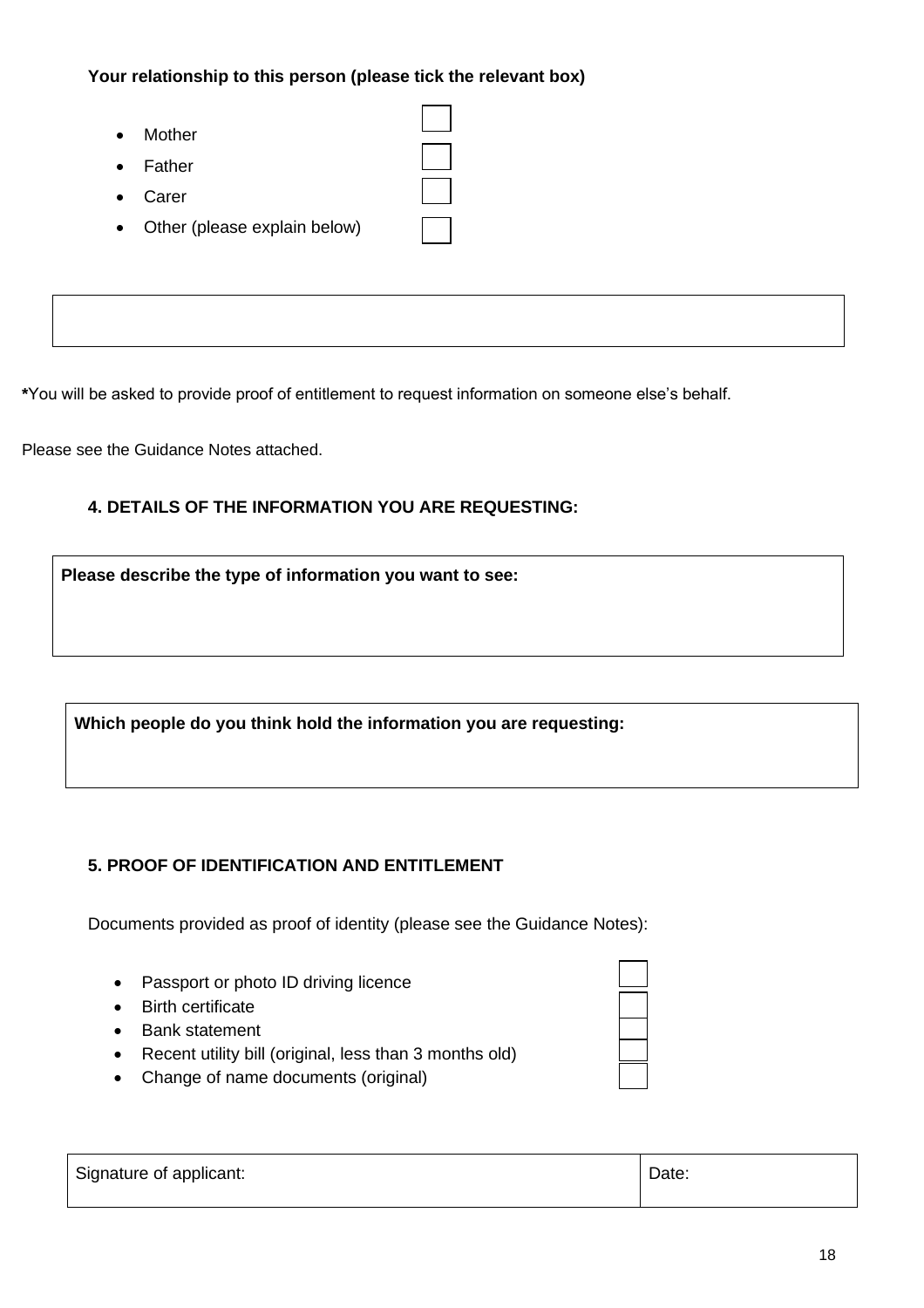#### **Subject Access Request Guidance Notes**

- **1. Personal Details:** Please complete your personal details as requested. Please tell us if you have been known by any other name and if you have lived at your previous address for less than two years please provide your previous address. If you are requesting historical information, then provide as many details as possible, for example previous addresses with dates. Use a separate sheet of paper if required.
- **2. Details of the information you require:** You should give as much detail as possible about the information you want us to provide and the people you think might hold the information to assist us in our data search.
- **3. Proof of identification:** Proof of name and address is required to ensure we only give information to the correct person. We require two original pieces of documentation, e.g. a recent utility bill (less than three months old) or a bank statement showing your name *and* address and an original piece of photo documentation such as a passport or photo ID driving licence. If you have changed your name please provide proof of this. All documents must be originals, photocopies will not be accepted.
- **4. Keep your documents secure:** Documents may be brought into school or sent to us in the post. Always send these important original documents by Recorded, Special or Registered post. The school cannot be held liable for any documents lost in the post.
- **5. Proof of entitlement**: Under the Data Protection Act, only the data subject has the right to ask to see their own records. All individuals aged 16 or over should make their own subject access requests if they have the mental capacity to make their own decisions (in this context mental capacity is defined as in the Mental Capacity Act 2005) unless they appoint someone else to make the request on their behalf.
- **6. Making a request on behalf of someone else:** People making subject access requests on behalf of someone else need to demonstrate that they have the right to do so and we have listed the categories and proof required below. **\***Please note that if you make a subject access request on behalf of a child or young person aged 12 to 15 years old, we may independently seek their consent to release the documents to you, even if you have parental responsibility for them. This means we may not disclose the information to you if they refuse their consent.
- **7. A birth parent making a subject access request on behalf of their child aged below 16 years:**
	- **Birth mother:** Child's birth certificate.
	- **Birth father (married to the birth mother of the child):** Child's birth certificate and birth parent's marriage certificate.
	- **Birth father (unmarried to the birth mother of the child) for children born before 1 December 2003:** Child's birth certificate showing registration or re-registration of the birth after 1 December 2003 naming the birth father as the child's father **or** Parental Responsibility Order granted by Court **or** Residence Order granted by Court **or** proof of being appointed the child's Guardian by Court, by child's birth mother or other Guardian **or** Parental Responsibility Agreement with the birth mother.